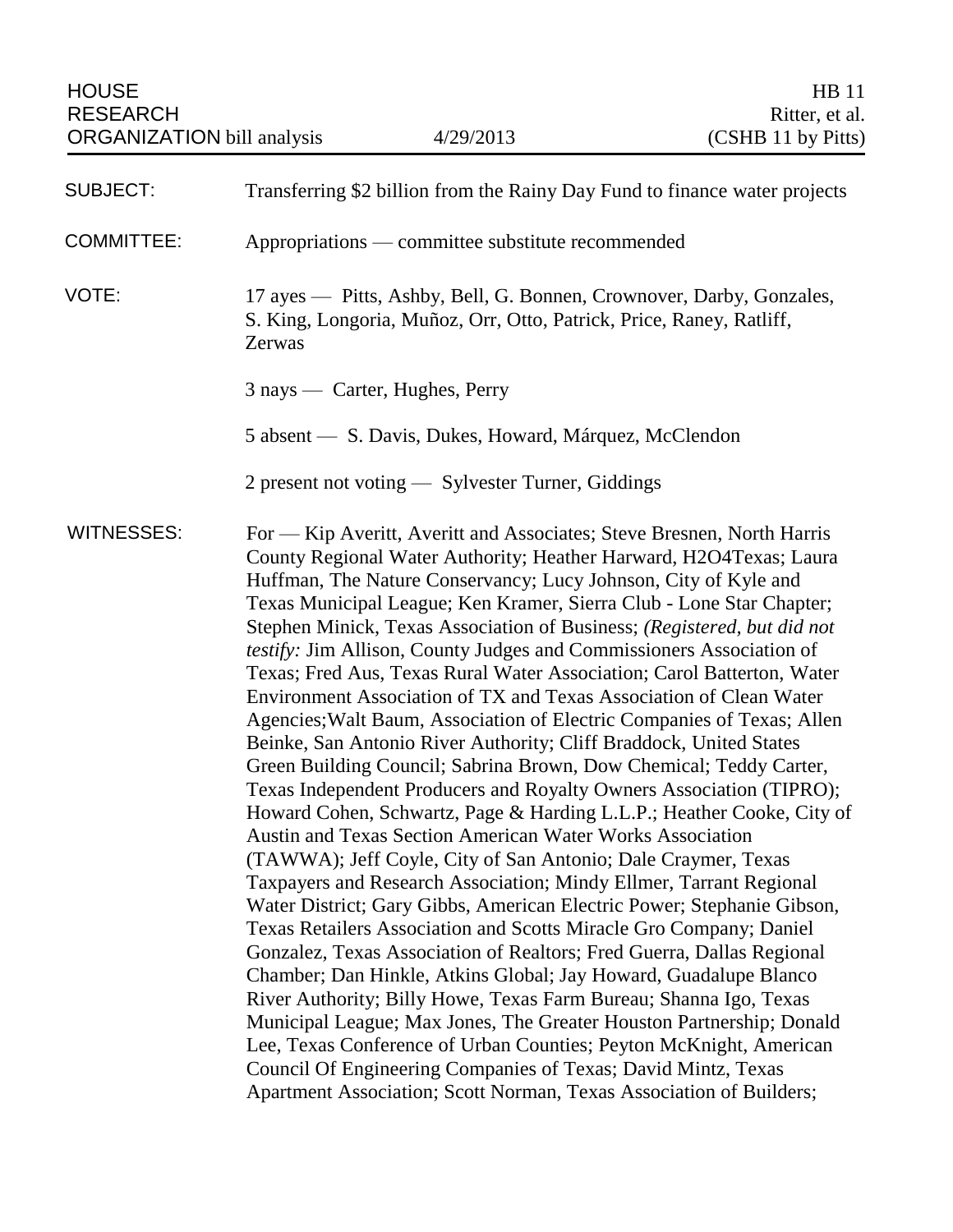Jessica Oney, Luminant; Joey Park, Texas Wildlife Association; Gardner Pate, Phillips 66; Matt Phillips, Brazos River Authority; Jim Reaves, Texas Nursery & Landscape Association; Dean Robbins, Texas Water Conservation Association; Carlton Schwab, Texas Economic Development Council; Stephanie Simpson, Texas Association of Manufacturers; Jason Skaggs, Texas and Southwestern Cattle Raisers Association; Brian Sledge, North Texas Municipal Water District and Dallas County Utility and Reclamation District (Las Colinas); William Stevens, Texas Alliance of Energy Producers; Tom Tagliabue, City of Corpus Christi; Rick Thompson, Texas Association of Counties; CJ Tredway, Central Harris County Regional Water Authority, Independent Electrical Contractors, and Texas Oil & Gas Association; Augusto Villalon, Freese and Nichols; Hope Wells, San Antonio Water System; Daniel Womack, Texas Chemical Council; Perry Fowler*)*

Against — None

On — Ted Melina Raab, Texas AFT; Luke Metzger, Environment Texas; *(Registered, but did not testify:* Carolyn Brittin, Melanie Callahan, Lewis McMahan, Piper Montemayor and Ed Vaughan, Texas Water Development Board*)*

# BACKGROUND: The State Water Plan is designed to meet water needs during times of drought. Its purpose is to ensure that cities, rural communities, farms, ranches, businesses, and industries have enough water during a repeat of the 1950s drought conditions. In Texas, each of 16 regional waterplanning groups is responsible for creating a 50-year regional plan and refining it every five years so conditions can be monitored and assumptions reassessed. The Texas Water Development Board (TWDB) develops the state plan, which includes policy recommendations to the Legislature, with information from regional plans.

The 2012 state water plan includes the cost of water management strategies and estimates of state financial assistance required to implement them. Regional water-planning groups recommended water management strategies that would account for another 9 million acre-feet of water (an acre-foot of water is 325,851 gallons) by 2060 if all strategies were implemented, including 562 unique water supply projects. About 34 percent of the water would come from conservation and reuse, about 17 percent from new major reservoirs, about 34 percent from other surface water supplies, and about 15 percent from various other sources.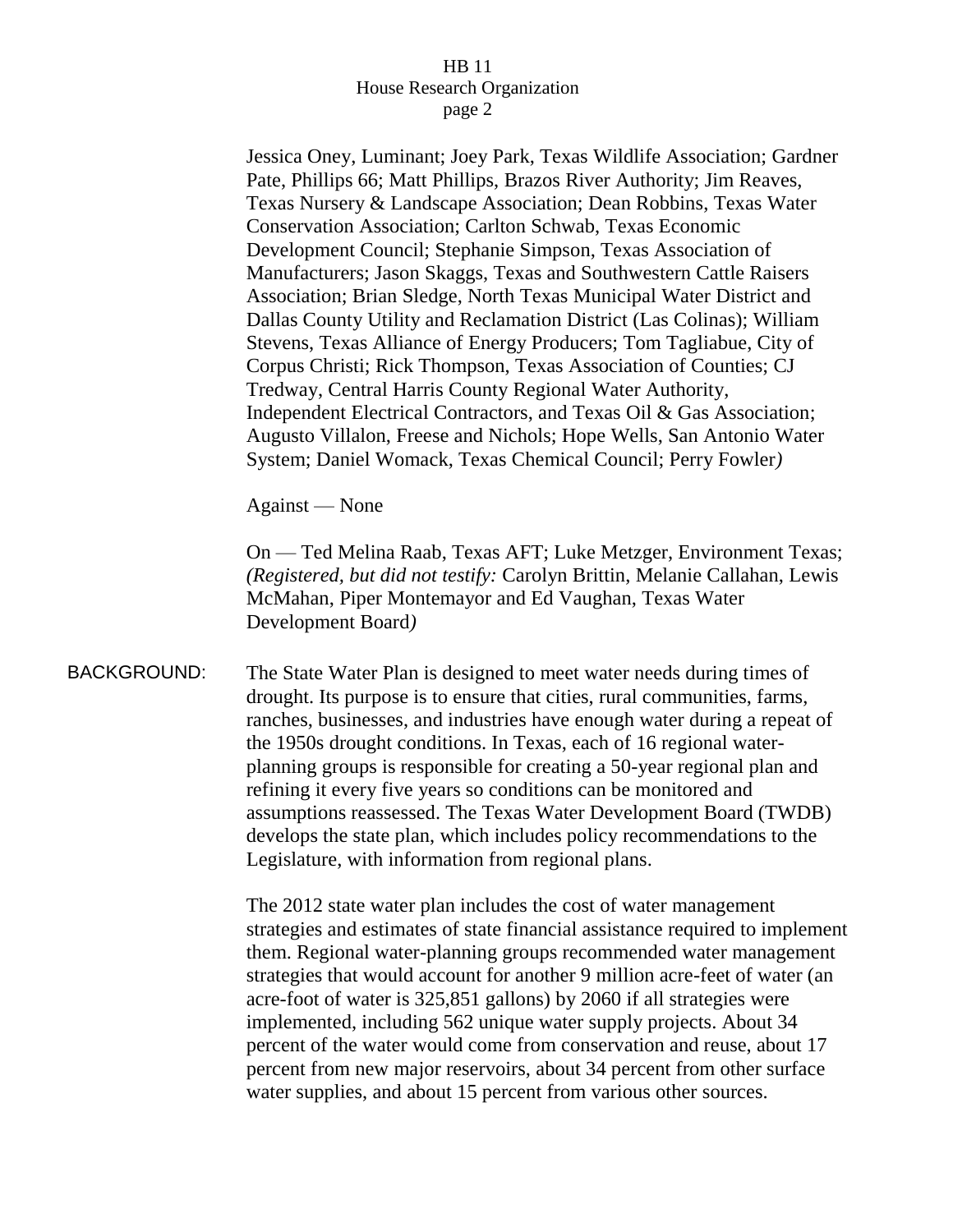|                    | Among TWDB's recommendations to the Legislature to facilitate<br>implementation of the 2012 state water plan is the development of a long-<br>term, affordable, and sustainable method to provide financing assistance to<br>implement water supply projects.                                                                                                                                                                                                                                                                                                                                                                                                                                                                                                                                                                                         |
|--------------------|-------------------------------------------------------------------------------------------------------------------------------------------------------------------------------------------------------------------------------------------------------------------------------------------------------------------------------------------------------------------------------------------------------------------------------------------------------------------------------------------------------------------------------------------------------------------------------------------------------------------------------------------------------------------------------------------------------------------------------------------------------------------------------------------------------------------------------------------------------|
|                    | Existing state funding for water management strategies within the state<br>water plan relies primarily on general obligation bond issuances that<br>finance loans to local and regional water suppliers. On November 8, 2011,<br>voters approved a constitutional amendment (Proposition 2) authorizing<br>additional general obligation bond authority not to exceed \$6 billion at any<br>time. With this authority, the TWDB can issue additional bonds through<br>ongoing bond authority, allowing it to offer access to financing on a long-<br>term basis. Bonds issued by the TWDB are either self-supporting, with<br>debt service that is met through loan repayments, or non-self-supporting,<br>which requires general revenue to assist with debt service payments, as<br>directed by the Legislature through the appropriations process. |
| DIGEST:            | CSHB 11 would appropriate \$2 billion from the Rainy Day Fund to the<br>State Water Implementation Fund for Texas (SWIFT), contingent upon<br>passage of HB 4 by Ritter that would create the fund.                                                                                                                                                                                                                                                                                                                                                                                                                                                                                                                                                                                                                                                   |
|                    | The money would be held and invested by the Texas Treasury<br>Safekeeping Trust Company and available for use by the Texas Water<br>Development Board for the purposes of the SWIFT.                                                                                                                                                                                                                                                                                                                                                                                                                                                                                                                                                                                                                                                                  |
|                    | CSHB 11 would take immediate effect if finally passed by a two-thirds<br>record vote of the membership of each house. Otherwise, it would take<br>effect September 1, 2013.                                                                                                                                                                                                                                                                                                                                                                                                                                                                                                                                                                                                                                                                           |
| SUPPORTERS<br>SAY: | CSHB 11 would provide the initial capitalization for the state water<br>implementation fund for Texas (SWIFT), a water infrastructure bank that<br>would be created through the enactment of HB 4 by Ritter to provide a<br>perpetual fund to support low-interest loans to help local and regional<br>entities launch water-related projects. CSHB 11 is necessary to ensure that<br>meaningful financial assistance is available to provide an adequate water<br>supply for the state's future, especially in times of drought.                                                                                                                                                                                                                                                                                                                     |
|                    | According to TWDB, critical water shortages will increase over the next<br>50 years, requiring a long-term, reliable funding source to finance water<br>and wastewater projects. The state water plan has identified projects                                                                                                                                                                                                                                                                                                                                                                                                                                                                                                                                                                                                                         |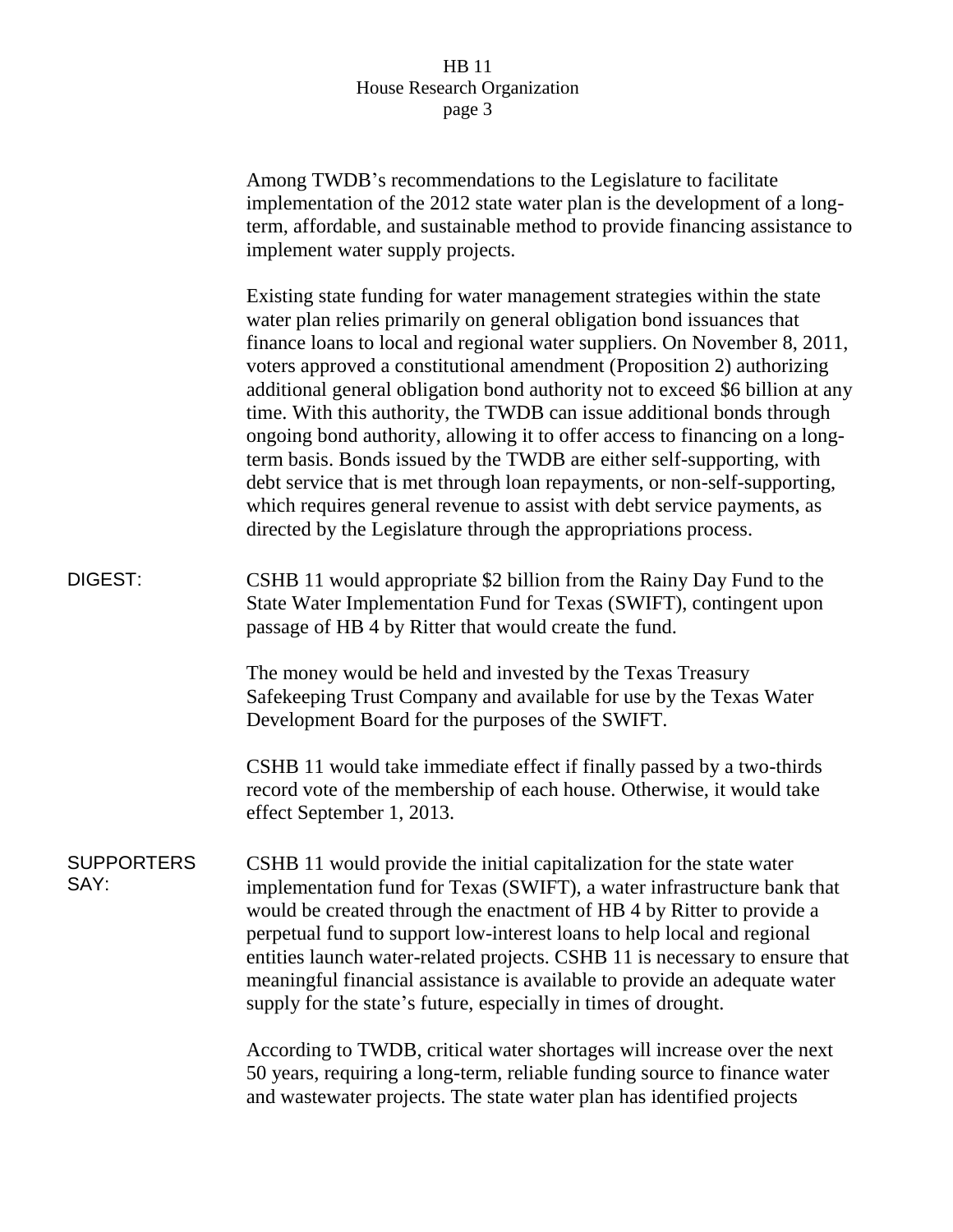intended to help avoid catastrophic conditions during a drought, but rising costs for local water providers, the capital-intensive investment required to implement large-scale projects, and the financial constraints on some communities necessitate a dedicated source of funding to help develop those projects. The capital cost to design, build, or implement the recommended strategies and projects between now and 2060 will be \$53 billion. Municipal water providers are expected to need nearly \$27 billion in state financial assistance to implement these strategies. Any delay in funding would put long-term planning of water projects in jeopardy and increase the overall cost to customers.

Unless the state fully implements its state water plan, 50 percent of Texans by 2060 will lack an adequate supply of water during times of drought. Without an adequate supply of clean, affordable water, the state's economy and public health would be irrevocably harmed. Water shortages during drought conditions cost Texas business and workers billions of dollars in lost income every year. If Texas does not implement the state water plan, those losses could grow to \$116 billion annually.

The Rainy Day Fund would provide an ideal source of funding for the initial capitalization of the SWIFT. This one-time investment would seed a perpetual fund that could grow with limited need for further state allocations. The \$2 billion capitalization could be used in conjunction with the TWDB's existing \$6 billion evergreen bonding authorization, as well as revenue bonding support to provide a meaningful funding solution for larger Texas water projects and financing for many of Texas' smaller communities. Without the initial capitalization of \$2 billion from the Rainy Day Fund, revenue for the SWIFT would have to be raised elsewhere, such as with a fee or tax.

Unlike other important funding decisions facing the state, such as ongoing expenditures for education, this one-time investment in water would not have to be matched with new funds each legislative session. Funding for education, for example, involves straight spending that must be supported by appropriations each session and cannot be secured through a perpetual loan program similar to the way a political subdivision could apply for a water infrastructure loan. CSHB 11's one-time investment in water infrastructure would protect Texans from the economic impact of drought and provide water for generations to come.

The intent of the Rainy Day Fund was never to count against the spending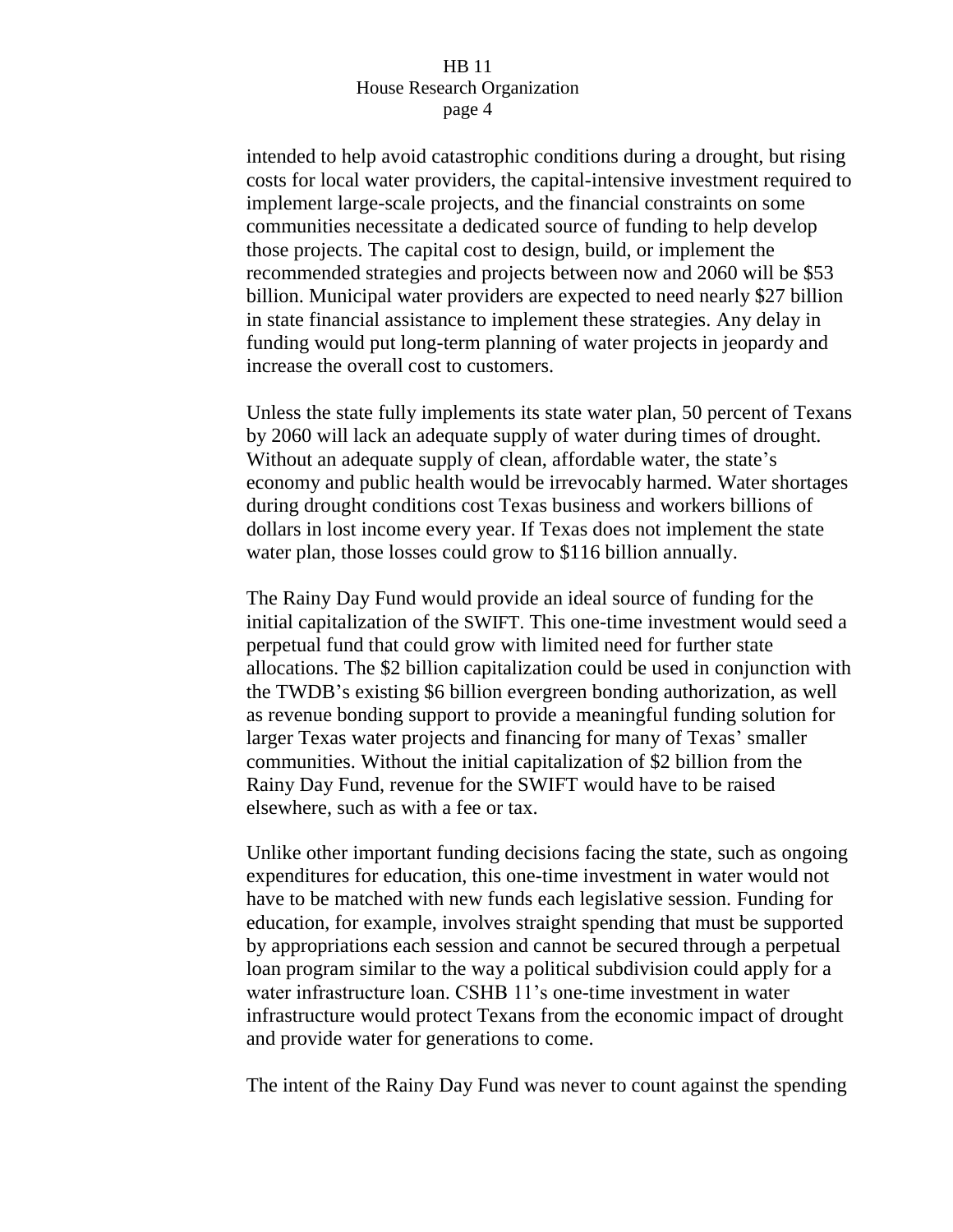cap. In any case, other large items of state spending in the coming budget period, including recovery from the substantial spending cuts in fiscal 2012-13, late payments to Medicaid, and public education spending that may be required after the conclusion of the school finance lawsuit, all have the potential to push state spending above the constitutional cap, regardless of whether Rainy Day funds are spent on CSHB 11 or for other purposes.

Providing a funding program for water infrastructure to ensure an adequate water supply would be an appropriate use of the Rainy Day Fund. It was created as a savings account from which the Legislature may appropriate funds in times of emergency, and the state is on the cusp of a drought worse than the 1950s drought of record.

Use of the Rainy Day Fund would not jeopardize the state's credit rating or ability to handle an emergency. The Rainy Day Fund is expected to reach \$11.8 billion by the end of fiscal 2015, according to the comptroller's January 2013 Biennial Revenue Estimate. A transfer of \$2 billion from the fund would leave a comfortable balance for handling an emergency while preserving the state's superior credit rating. Given that the boom in the oil and gas sector shows no sign of slowing, any funds appropriated from the Rainy Day Fund would be quickly replenished. Not spending down the fund could result in its eventual spillover into general revenue for general-purpose spending.

Further, credit rating agencies base each state's credit rating on a variety of factors, including the state's reserve fund. Positive factors in determining the rating include that the fund balance be a percentage of the state's budget, that the reserve fund automatically replenish, and that the state have a willingness to spend the fund to overcome economic distress. Retention of a balance over a long period of time is seen as poor management by credit rating agencies because it gives the appearance that the state would be unwilling to use the fund in any circumstance, which defeats the fund's purpose.

Although the state's water supply is a clear priority, full implementation of the State Water Plan has been delayed for more than a decade. The state is in a position to finally address one of its most pressing needs. Texans have become more educated about drought and its debilitating effects on public health and our economy and the Rainy Day Fund balance is at a level to comfortably make the appropriation. Putting off the appropriation could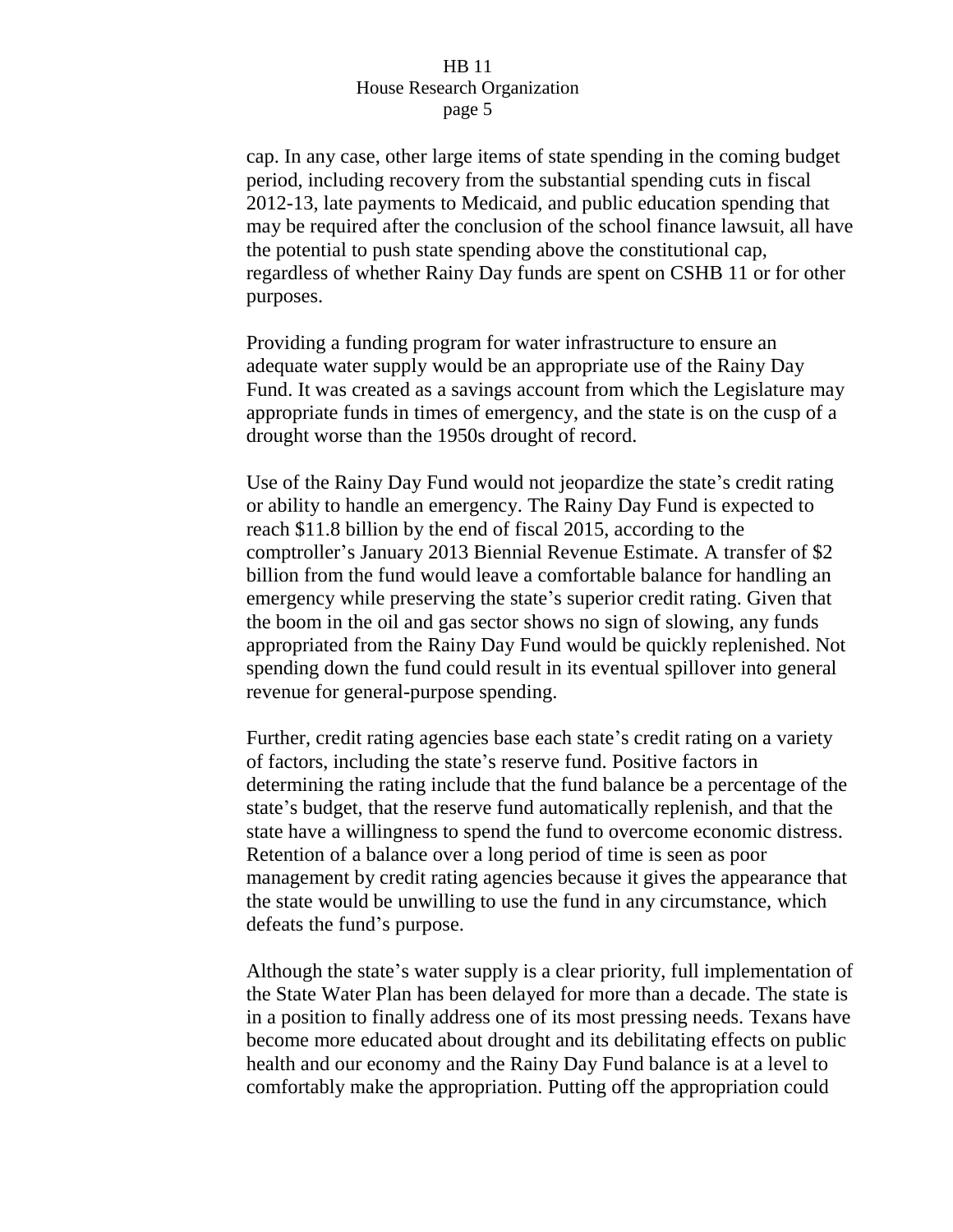|                          | result in a wasted opportunity because political landscapes change as other<br>state priorities need funding. The immediate transfer of funds into the<br>SWIFT would allow those funds to grow while the program was created.<br>Also, delaying the Rainy Day Fund appropriation into the SWIFT until<br>2015 would likely delay the first round of funding. When it comes to<br>water, Texas cannot afford to wait any longer.                                                                                                                                                                                                                                                                                                           |
|--------------------------|--------------------------------------------------------------------------------------------------------------------------------------------------------------------------------------------------------------------------------------------------------------------------------------------------------------------------------------------------------------------------------------------------------------------------------------------------------------------------------------------------------------------------------------------------------------------------------------------------------------------------------------------------------------------------------------------------------------------------------------------|
|                          | While many entities that could benefit from the loan program created by<br>HB 4 have the credit rating to complete a project without state assistance,<br>financing projects through the SWIFT would offer an incentive of buying<br>down their interest rate in order to encourage development and build-up of<br>projects ahead of the critical need. Entities with the necessary credit rating<br>to finance projects on their own would not typically be interested in using<br>state financial assistance due to the administrative burden and additional<br>oversight involved.                                                                                                                                                      |
|                          | HB 4 and CSHB 11 are complementary bills. CSHB 11 is necessary to<br>fund the loan program that would be created by HB 4. Enactment of<br>CSHB 11 would align the funding mechanism with the financing tools laid<br>out in HB 4.                                                                                                                                                                                                                                                                                                                                                                                                                                                                                                          |
| <b>OPPONENTS</b><br>SAY: | A \$2 billion transfer from the Rainy Day Fund would not be an<br>appropriate source of funding for the water infrastructure fund proposed in<br>HB 4 because it would exceed the state's constitutional spending cap. The<br>spending cap is an important tool in limiting the size and scope of<br>government because it limits spending growth to no more than the growth<br>of the Texas economy.                                                                                                                                                                                                                                                                                                                                      |
|                          | Texas has a Moody's AAA bond rating, which allows tens of millions of<br>dollars a year in lower borrowing costs for the state. Texas needs to keep<br>7.5 percent of its general revenue in the fund to keep its AAA bond rating.<br>Anything less than \$7.2 billion would imperil what has become a major<br>state asset. Today Texas has \$7.9 billion in the fund. Taking \$2 billion out<br>of the fund, not including any money for other priorities earmarked to<br>receive Rainy Day funds, would all but ensure a credit downgrade and<br>curtail the state's ability to deal with a revenue shortfall, a natural disaster,<br>or a school finance case decision that required additional state spending on<br>public education. |

The comptroller estimates that the Rainy Day Fund will reach \$11.8 billion by the end of fiscal 2015. However, deposits into the Rainy Day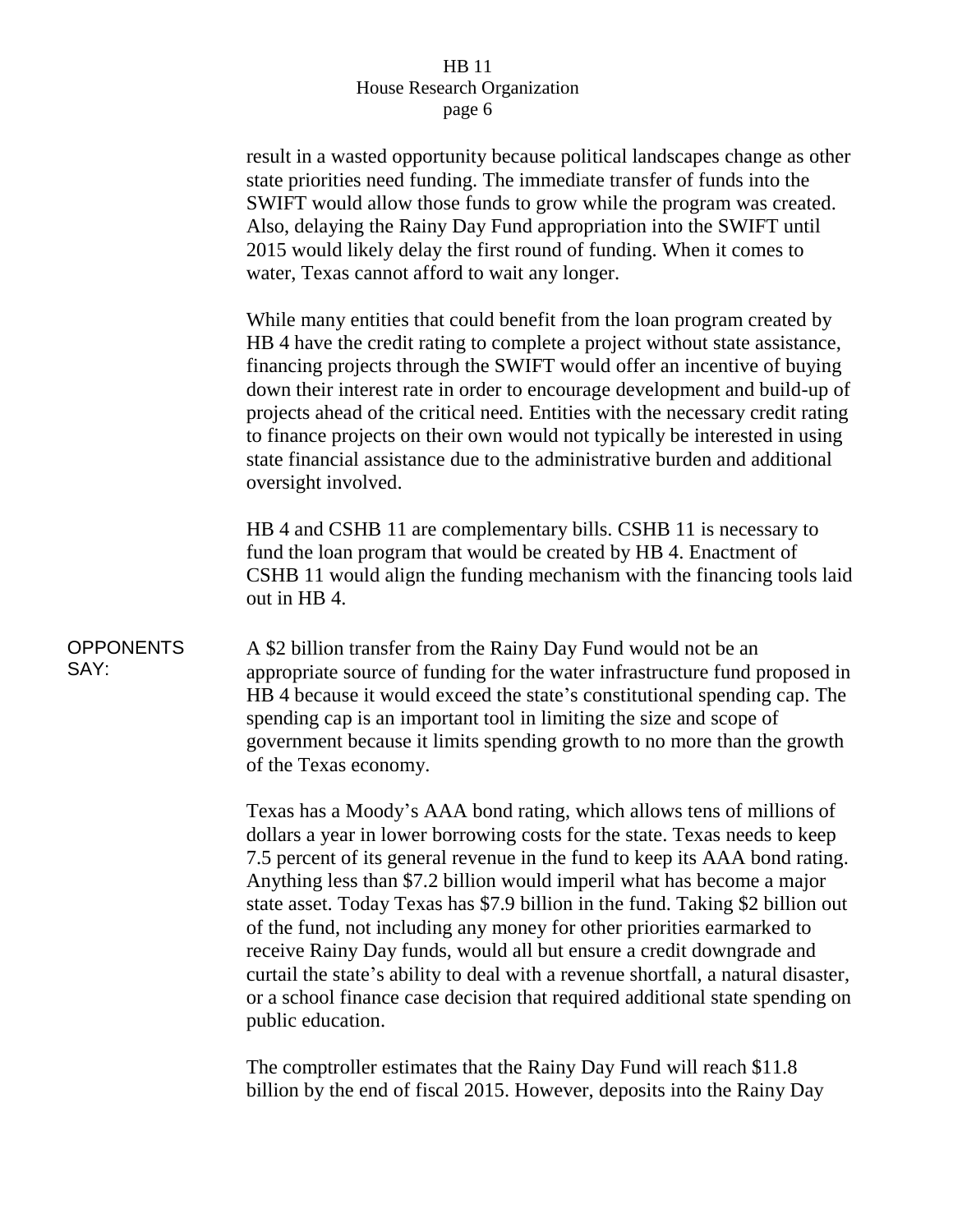Fund have been historically hard to estimate, and the last seven estimates have been off by an average of 166 percent, with the closest estimate off by 23 percent. The Rainy Day Fund primarily is funded by oil and natural gas production tax revenue. The oil and gas industry is both cyclical and volatile, and it would be irresponsible for the state to act in a way that assumes the fund will continue to grow at its current rate.

Funding another water lending program would be unnecessary and an inefficient use of Rainy Day funds because entities needing water infrastructure project funding already have tremendous access to capital. TWDB has several lending programs for water infrastructure through bonding programs that use the state's AAA credit rating to guarantee water debt, enabling TWDB to offer inexpensive financing on a long-term basis. TWDB recently received approval for ongoing general obligation bond authority not to exceed \$6 billion at any time. This financing assistance is available even though many entities that are asking for help with projects in the state water plan already have a sufficient credit rating to complete a project without financial assistance from the state. Spending Rainy Day funds for infrastructure projects that already have access to capital would be inappropriate, given that there are several other critical needs in the state with limited funding options.

OTHER **OPPONENTS** SAY:

Much of the concern surrounding CSHB 11 is centered on the debate over which critical need of the state is most deserving of Rainy Day funding. If the funds are to be used for water infrastructure, it might be appropriate to delay the transfer of the funds to the SWIFT to better align with the timeline for project implementation.

While water infrastructure is a critical need for the state, funding roads and education is also a high priority. Other proposed legislation would be more inclusive of these priorities, including HB 19 by Darby, which proposes a one-time allocation of \$3.7 billion from the Rainy Day Fund to capitalize both water and transportation infrastructure programs. This approach also appears in the governor's budget. SJR 1 by Williams proposes a constitutional amendment that would transfer Rainy Day funds for capitalization of the SWIFT (\$2 billion), transportation (\$2.9 billion), and education (\$800 million).

Because some of the mechanics of HB 4, such as the prioritization of projects, would not be fully implemented until 2014, it would be more prudent to leave the money in the Rainy Day Fund to be appropriated in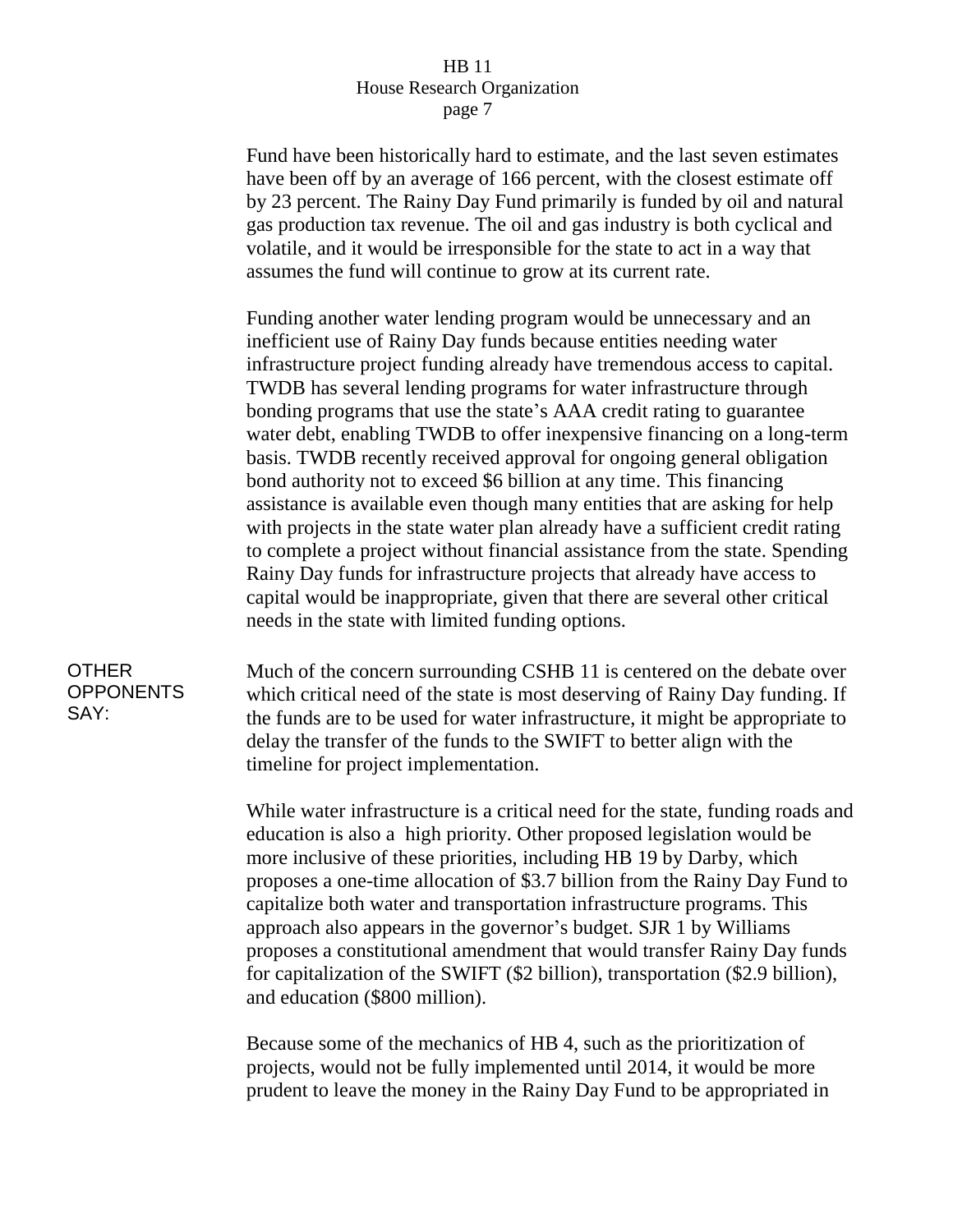|        | the fiscal 2016-17 budget when the money actually would be needed. This<br>could avoid the possibility of busting the spending cap in fiscal 2014-15<br>and allow those funds to continue accruing interest in the Rainy Day Fund.<br>Decreasing the balance of the Rainy Day Fund would decrease interest<br>income that otherwise would be credited to the fund. HB 4 and CSHB 11<br>do not stipulate how much would be invested, nor which investments<br>would be made, with the balances of the SWIFT, which means interest<br>earnings in the SWIFT cannot be determined. |
|--------|---------------------------------------------------------------------------------------------------------------------------------------------------------------------------------------------------------------------------------------------------------------------------------------------------------------------------------------------------------------------------------------------------------------------------------------------------------------------------------------------------------------------------------------------------------------------------------|
|        | Delaying the actual transfer of funds into the SWIFT until they were<br>actually needed also could provide flexibility to use Rainy Day funds for<br>other critical needs that were more immediate.                                                                                                                                                                                                                                                                                                                                                                             |
| NOTES: | A similar bill, SB 22 by Fraser, was left pending in the Senate Finance<br>Committee subcommittee on Fiscal Matters on March 11.                                                                                                                                                                                                                                                                                                                                                                                                                                                |
|        | HB 4 by Ritter, the complement to HB 11, would create the SWIFT to<br>serve as a water infrastructure bank to enhance the financing capabilities<br>of the TWDB. HB 4 was passed by the House on March 27, reported<br>favorably as substitute from the Senate Natural Resources Committee and<br>placed on the Senate intent calendar on April 24.                                                                                                                                                                                                                             |
|        | SB 4 by Fraser includes a provision that would create the SWIFT. SB 4<br>was reported favorably as substituted from the Senate Natural Resources<br>Committee on April 22 and placed on the Senate intent calendar on April<br>24.                                                                                                                                                                                                                                                                                                                                              |
|        | SJR 1 by Williams proposes a constitutional amendment to transfer Rainy<br>Day funds for capitalization of the SWIFT (\$2 billion), transportation<br>(\$2.9 billion), and education (\$800 million). The Senate passed SJR 1 on<br>April 24.                                                                                                                                                                                                                                                                                                                                   |
|        | <b>Committee substitute.</b> The committee substitute differs from the bill as<br>filed in that it removes a provision from the introduced bill that would<br>have transferred the Rainy Day funds to the Texas Water Development<br>Fund II in the event that HB 4 did not pass and the SWIFT was not<br>created.                                                                                                                                                                                                                                                              |
|        | <b>Fiscal note.</b> According to the Legislative Budget Board (LBB), HB 11<br>would have no significant impact to general revenue related funds in fiscal<br>2014-15. By decreasing the balance of the Rainy Day Fund, the bill would                                                                                                                                                                                                                                                                                                                                           |
|        |                                                                                                                                                                                                                                                                                                                                                                                                                                                                                                                                                                                 |